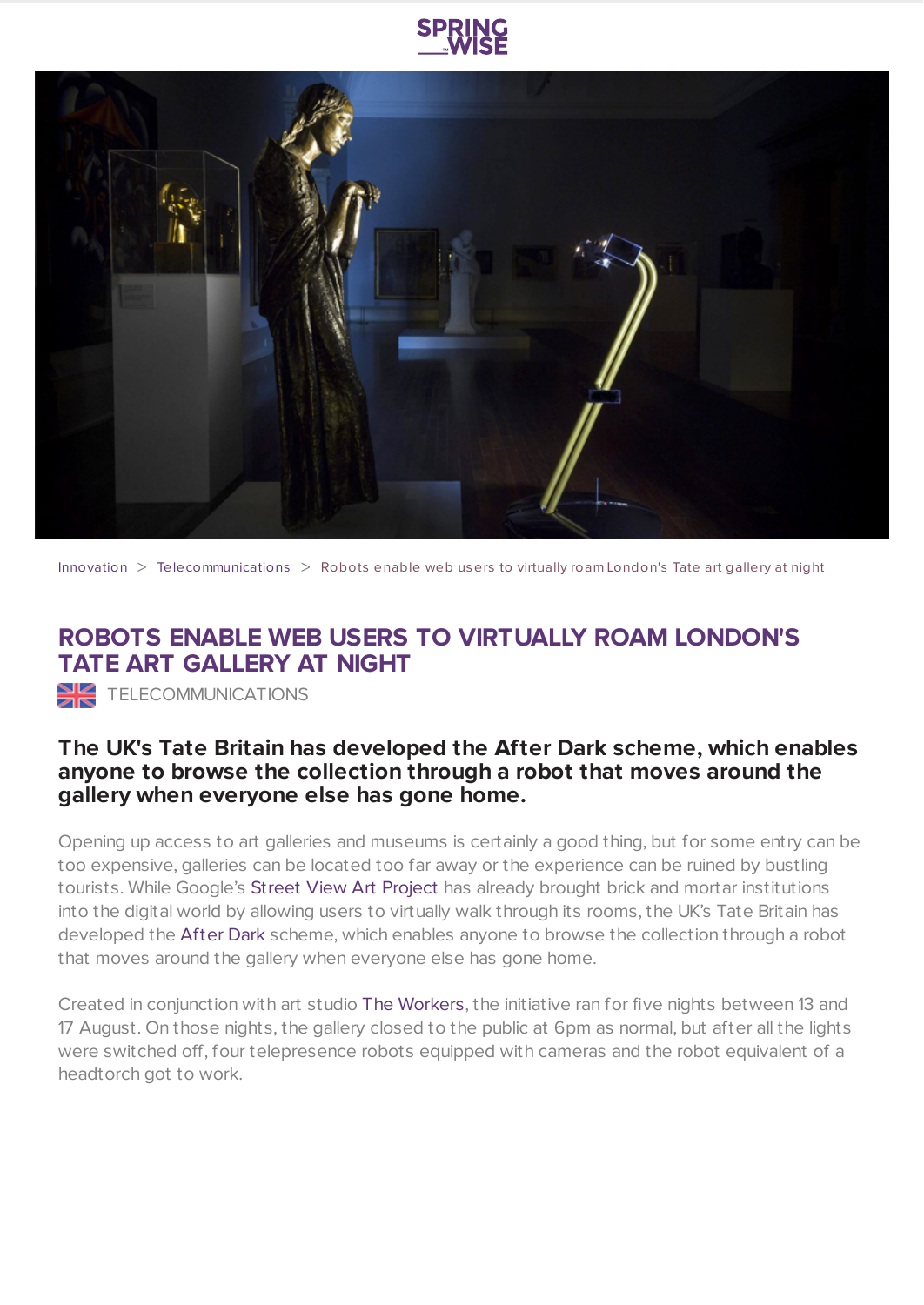

Between 10pm and 3am, internet users could request to take control of the machines and explore the gallery for themselves. The robots were able to move in any direction and look up and down, while the camera feed was livestreamed through the After Dark website for everyone to see. In order to ensure the robots didn't damage any priceless sculptures, they were also equipped with Roomba-like object avoidance technology.



Watch the video below, which acts as a trailer for the event: